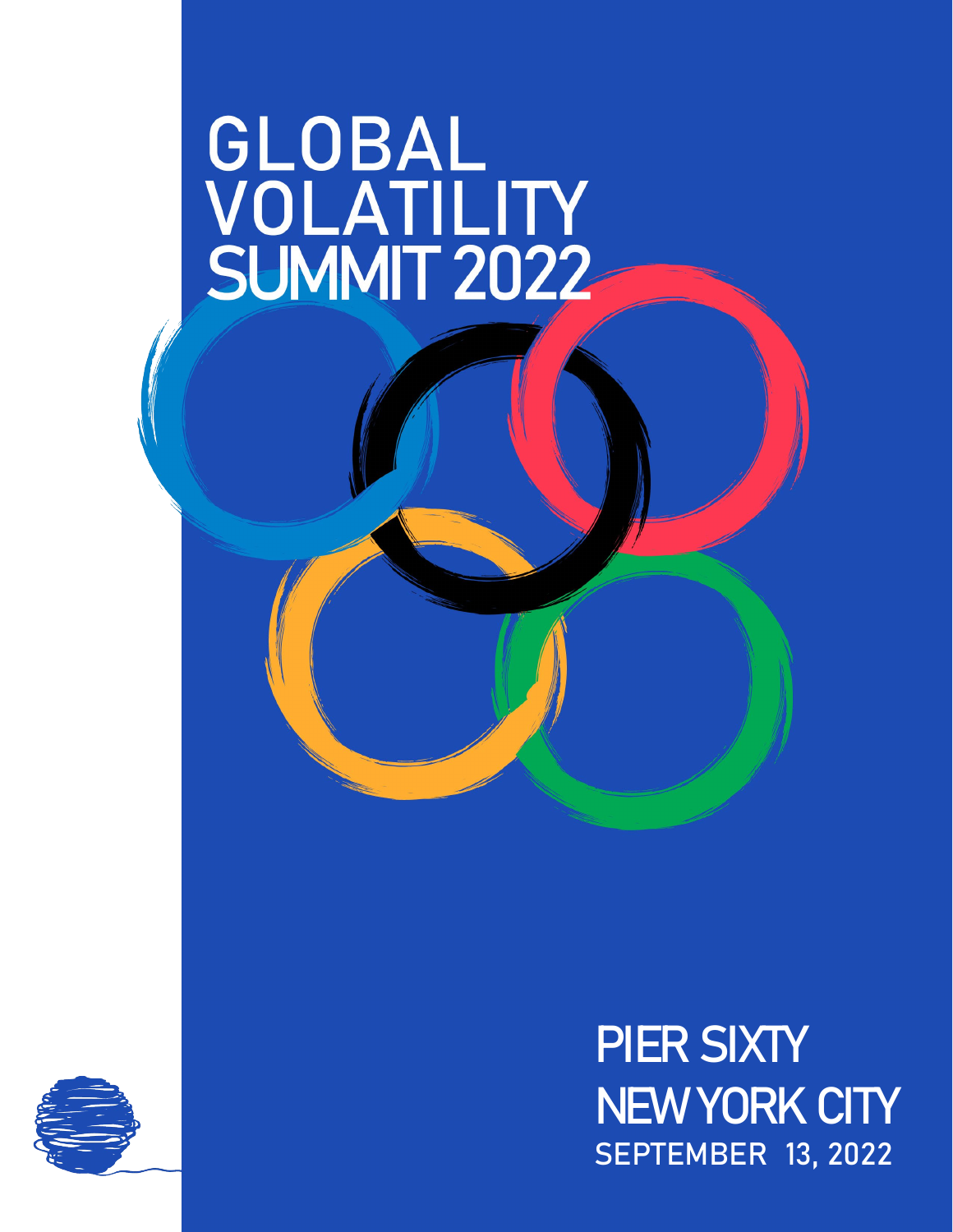# 13TH ANNUAL GLOBAL VOLATILITY SUMMIT PIER 60, NYC

## Tuesday, September 13

7:45AM – 8:30AM ET

Registration and Breakfast

8:30AM – 8:45AM ET

Opening Remarks Paul Britton, Chief Executive Officer, Capstone Investment Advisors

#### Master of Ceremonies

Kaitlin Meyer, Vice President of Marketing & Sales, MIAX

8:45AM - 9:35AM ET

Panel 1: The Volatility and Derivatives Markets in 2022 and Expectations Going Forward Tobias Hekster, Co-Chief Investment Officer, True Partner Capital Pierre de Saab, Partner and Head of Asset Management, Dominicé & Co – Asset Management Derek Devens, Managing Director and Senior Portfolio Manager, Neuberger Berman Pablo E. Calderini, President and Chief Investment Officer, Graham Capital Management Simon Lepine, Portfolio Manager, Implied Strategies, LFIS Moderated by Eric Render, Managing Director, Blue Owl

9:35AM – 10:25AM ET

George Evans, Senior Vice President, Fixed Income and Volatility Strategy Head, Aksia Panel 2: A Consultant's Viewpoint on Hedging and Diversifying Strategies Michael Ide, Hedge Fund IDD Analyst, Albourne Partners Meisan Lim, Managing Director, Hedge Funds Research Group, Cambridge Associates Jason Josephiac, Senior Vice President and Senior Research Consultant, Meketa Investment Group John Lake, Partner, Mercer Moderated by

Michael Pintar, Managing Director and Head of US Flow Strategy & Solutions, Societe Generale

10:25AM – 10:55AM ET

Coffee Break and Manager Bungalow Sessions Sponsored by Optiver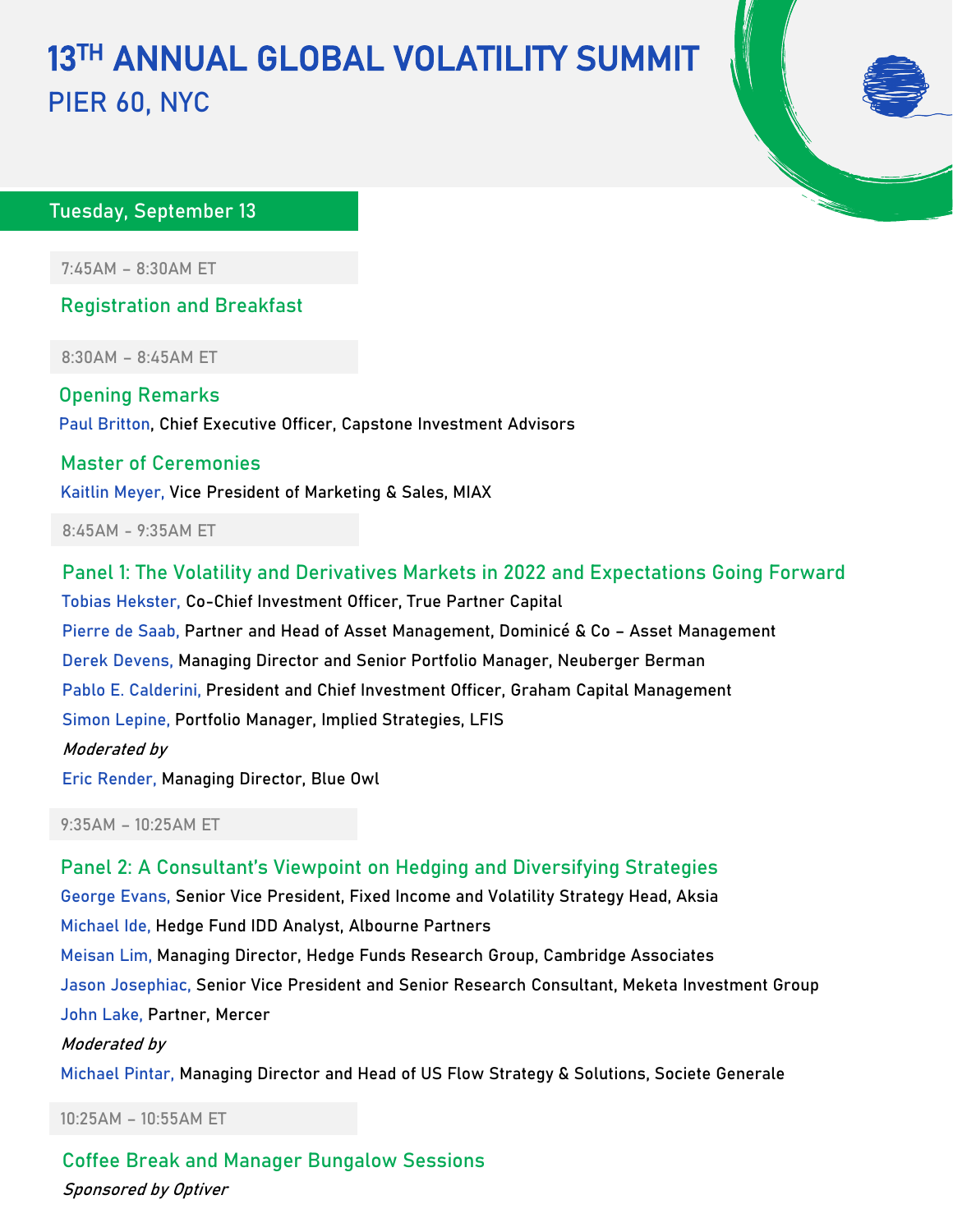# 13TH ANNUAL GLOBAL VOLATILITY SUMMIT PIER 60, NYC



#### 10:55AM - 11:45AM ET

Panel 3: Best Trade Ideas Jason Goldberg, Senior Portfolio Manager, Capstone Investment Advisors Nick VanMeter, Portfolio Manager, Garda Capital Partners Deep Kumar, Principal and Co-Chief Investment Officer, III Capital Management Dmitri Smolansky, Head of Portfolio Management, SECOR Asset Management Gaurav Tejwani, Partner and Portfolio Manager of Structured Credit and Volatility, Brigade Capital Moderated by Jason Hedberg, Global Head of Equity Derivatives Flow Sales, UBS

#### 11:45AM – 12:45PM ET

# Keynote Speaker: Fireside Chat with Dom Troulan & Mark Bowden

Dom Troulan, Former UK Special Forces Officer Mark Bowden, Journalist and Author of 13 books, including "Black Hawk Down"

12:45PM – 1:45PM ET

Lunch

# Master of Ceremonies Kaitlin Meyer, Vice President of Marketing & Sales, MIAX

1:45PM – 2:35PM ET

Panel 4: What Will Be the Catalyst for the Next Tail Event and How to Hedge It Jerry Haworth, Co-Founder, 36 South Capital Advisors Daniel Stone, Principal and Portfolio Manager, Ionic Capital Management Ari Bergmann, Founder and Managing Principal/Chief Investment Officer, Penso Advisors Christian Kober, Derivatives Strategist, Capula Investment Management Moderated by

Matt McFarland, Vice President of Business Development, MIAX